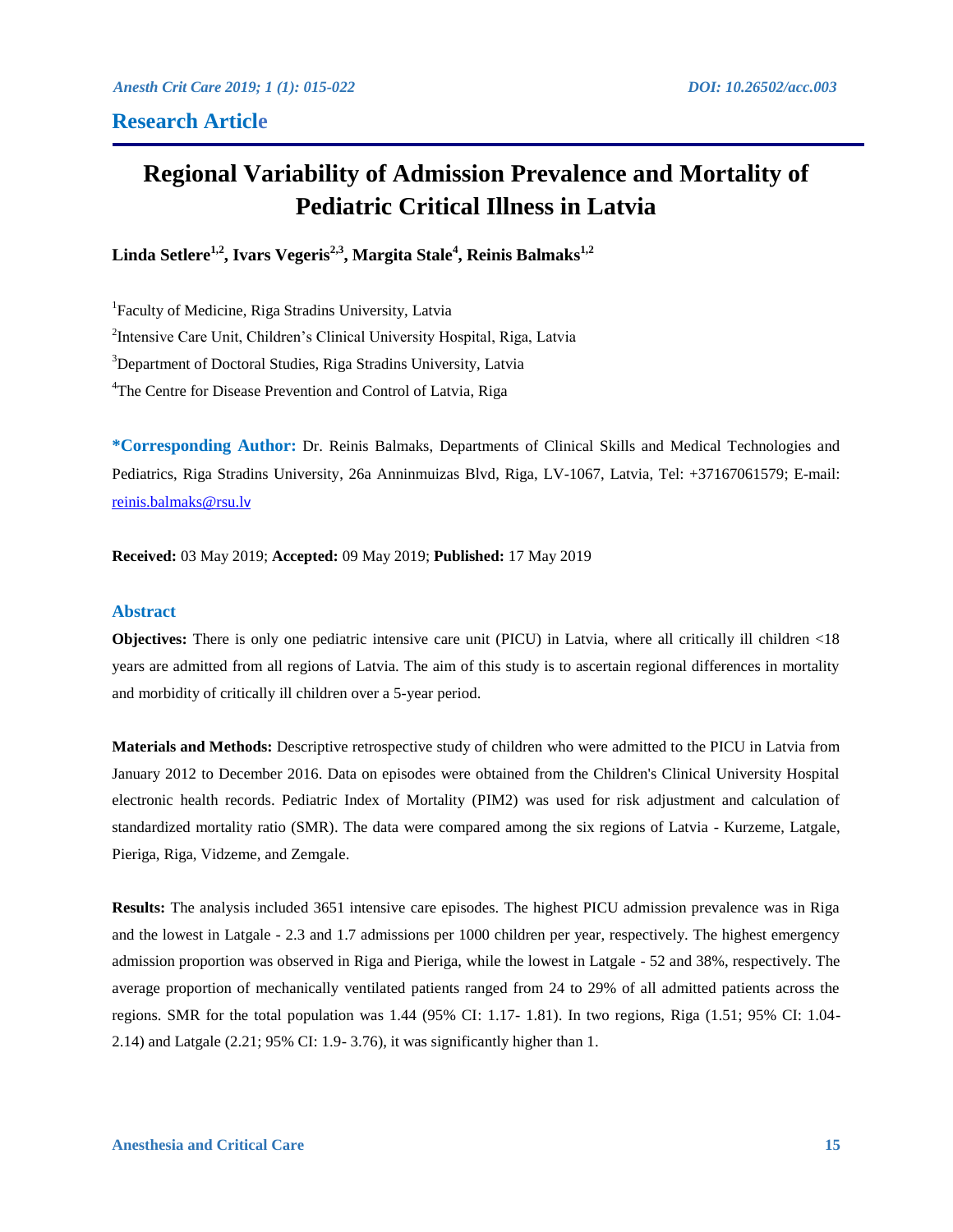**Conclusions:** We noted excess mortality (SMR >1) in the population of critically ill children in Latvia, 2012-2016; in particular, in patients from two regions - Riga and Latgale.

**Keywords:** Pediatric intensive care units; Critical care outcomes; Child mortality; Hospital mortality; Critical illness; Patient admission

# **1. Introduction**

Latvia is a Northern European country with a population size of 1.97 million, of which about 354,000 are children less than 18 [1]. Over the last 25 years, the under-five mortality rate in Latvia has decreased from 21 to 4.8 per 1,000 live births; however, it still remains one of the highest in the European Union [2, 3]. Latvia's National Health Service healthcare system has a hospital network consisting of three tertiary university hospitals, seven regional hospitals where multidisciplinary subspecialty care is available, twelve local hospitals and ten specialized hospitals providing only single subspecialty care (e.g. orthopedics, obstetrics, psychiatry etc.) [4]. Of the three university hospitals, one is a dedicated children's hospital where all children needing pediatric subspecialist care are transferred, including critical care. The only national PICU admits all critically ill children that are older than 1 month and younger than 18 years from all regions of Latvia (>700 children a year) [5]. In Latvia any child who requires continuous cardiopulmonary monitoring is considered a candidate for PICU admission.

The territory of Latvia is divided into 6 regions, consisting of counties and cities. Following the completion of administrative territorial reform in 2009, Latvia has Riga (the capital city), Pieriga (central Latvia surrounding the capital), Vidzeme (North-East), Latgale (South-East), Zemgale (South), and Kurzeme (West) regions (Figure 1A). The aim of this study was to investigate regional differences in the admission prevalence, mortality and interventions for pediatric critical illness in Latvia over a five-year period.



**Figure 1A:** Calculated SMR and the geographic location of the regions of Latvia.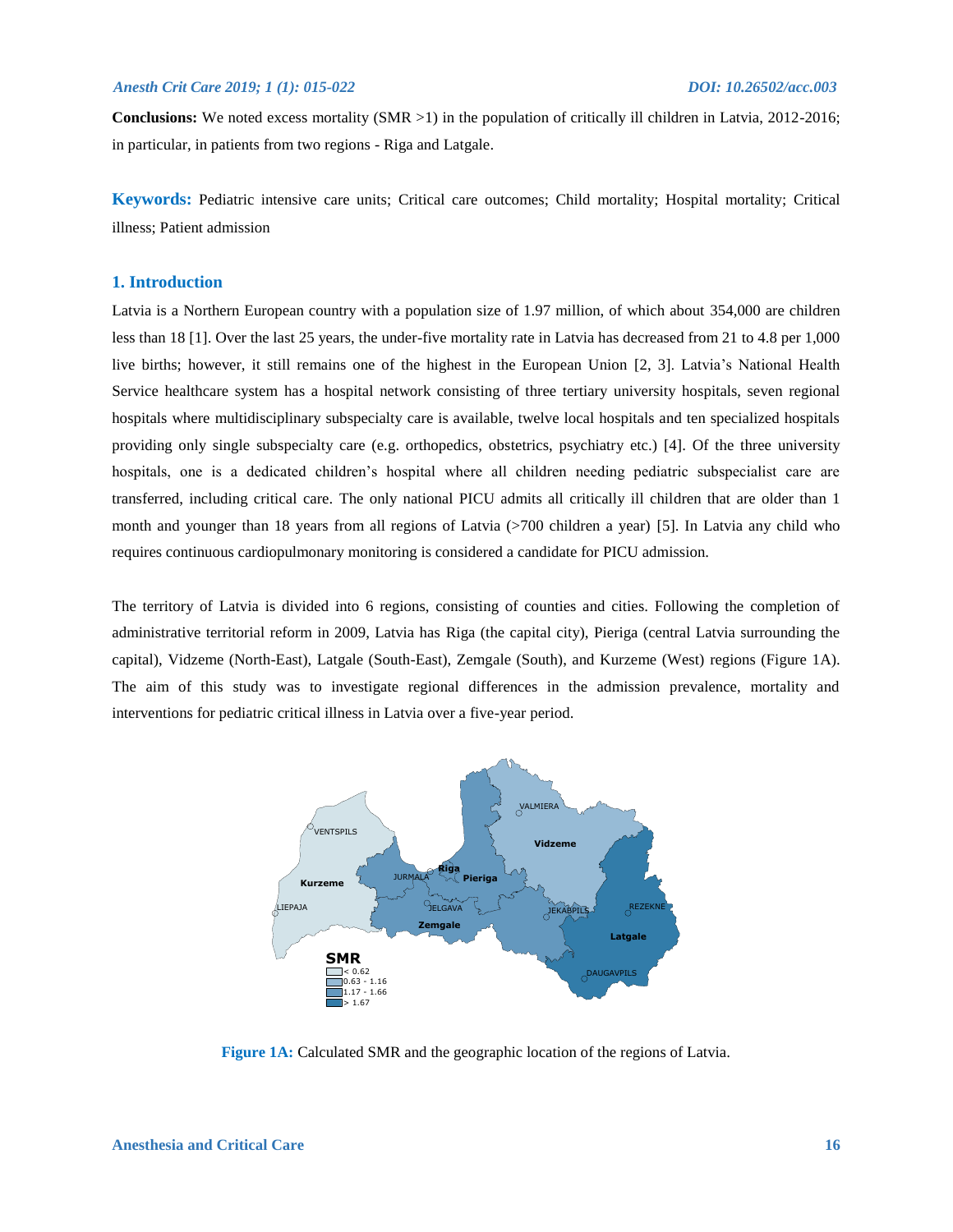

**Figure 1B:** SMR according to predicted number of deaths in the regions of Latvia. Dashed lines represent 95% CI for SMR of 1.0. SMR - standardized mortality ratio; CI - confidence interval.

# **2. Materials and Methods**

# **2.1 Patients**

This was a descriptive retrospective study. The study protocol was approved by Riga Stradins University Ethics Committee (No 24 / 27.04.2017.) and Children's Clinical University Hospital (BKUS-3/2017). All children between the ages of 1 month and 18 years who were admitted to Children's Clinical University Hospital Intensive Care Unit between January 2012 and December 2016 were included in this study. In Latvia children younger than 1 month regardless of diagnosis are admitted to the neonatal intensive care unit and were excluded.

# **2.2 Clinical data**

Data on episodes of intensive care were obtained from the Children's Clinical University Hospital electronic health records system Andromeda (Children's Clinical University Hospital, Riga, Latvia). Clinical data were obtained from the IntelliVue Clinical Information Portfolio (ICIP) D.03.02 (Koninklijke Phillips Electronics N.V., The Netherlands) electronic medical record software.

# **2.3 Population data**

The population data were obtained from The Centre for Disease Prevention and Control of Latvia. Population data at the beginning of 2016 were used as denominator (Table 1).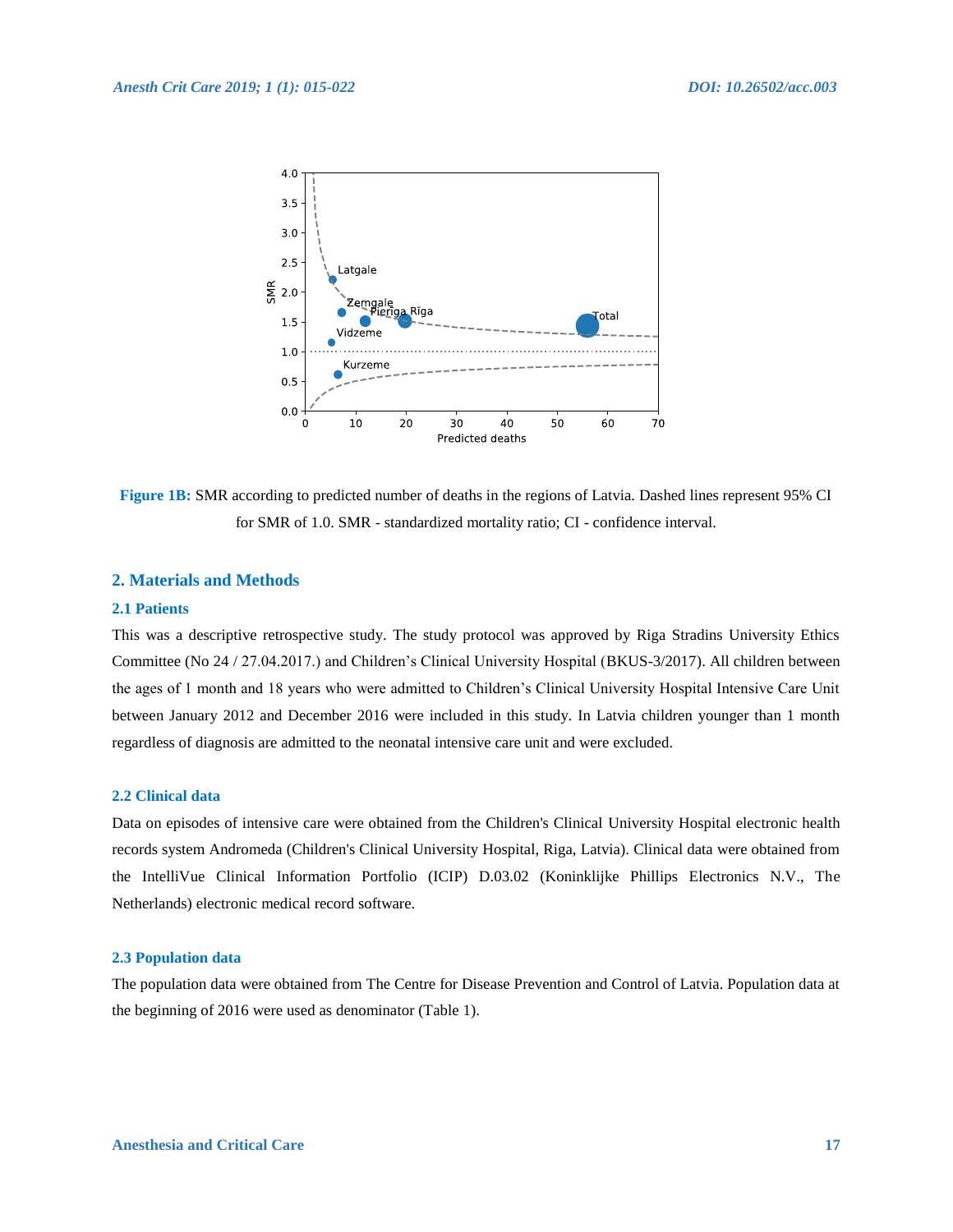| <b>Parameter</b>                                | <b>Region of Latvia</b> | <b>Total</b>   |                 |                 |                 |               |                 |  |  |  |  |  |
|-------------------------------------------------|-------------------------|----------------|-----------------|-----------------|-----------------|---------------|-----------------|--|--|--|--|--|
|                                                 | Riga                    | Pieriga        | <b>Kurzeme</b>  | <b>Vidzeme</b>  | Zemgale         | Latgale       |                 |  |  |  |  |  |
| Population in 2016                              |                         |                |                 |                 |                 |               |                 |  |  |  |  |  |
| Total                                           | 639,630                 | 366,347        | 251,088         | 195,998         | 239,356         | 276,538       | 1,968,957       |  |  |  |  |  |
| Children <18 years                              | 110,342                 | 74,076         | 46,563          | 34,251          | 44,251          | 44,930        | 354,413         |  |  |  |  |  |
| (% )                                            | (17.3)                  | (20.2)         | (18.5)          | (17.5)          | (18.5)          | (16.2)        | (18.0)          |  |  |  |  |  |
| Deaths aged 1 month to $<$ 18 years (2012-2016) |                         |                |                 |                 |                 |               |                 |  |  |  |  |  |
| Total                                           | 210                     | 134            | 125             | 83              | 140             | 137           | 829             |  |  |  |  |  |
| 100,000<br>Per                                  | 40                      | 37             | 53              | 48              | 63              | 59            | 47              |  |  |  |  |  |
| children per year                               |                         |                |                 |                 |                 |               |                 |  |  |  |  |  |
| PICU deaths (% of                               | 30                      | 18             | $\overline{4}$  | 6               | 12              | 12            | 82              |  |  |  |  |  |
| all deaths)                                     | (14.3)                  | (13.4)         | (3.2)           | (7.2)           | (8.6)           | (8.8)         | (9.9)           |  |  |  |  |  |
| PICU admissions (2012-2016)                     |                         |                |                 |                 |                 |               |                 |  |  |  |  |  |
| Total episodes                                  | 1,276                   | 751            | 438             | 327             | 470             | 389           | 3,651           |  |  |  |  |  |
| 100,000<br>Per                                  | 231                     | 203            | 188             | 191             | 212             | 173           | 206             |  |  |  |  |  |
| children per year                               |                         |                |                 |                 |                 |               |                 |  |  |  |  |  |
| Emergency                                       | 665                     | 395            | 178             | 157             | 236             | 147           | 1,778           |  |  |  |  |  |
| admissions (%)                                  | (52.1)                  | (52.6)         | (40.6)          | (48.0)          | (50.2)          | (37.8)        | (48.7)          |  |  |  |  |  |
| Ventilated<br>patients                          | 349                     | 179            | 110             | 78              | 138             | 104           | 958             |  |  |  |  |  |
| (% )                                            | (27.3)                  | (23.8)         | (25.1)          | (23.9)          | (29.4)          | (26.7)        | (26.2)          |  |  |  |  |  |
| Length of stay in                               | 23.6                    | 23.6           | 23              | 22.9            | 24.1            | 23.7          | 23.5            |  |  |  |  |  |
| hours, median (IQR)                             | $(19.7 - 4.4)$          | $(19.6 - 9.3)$ | $(19.4 - 57.7)$ | $(18.9 - 66.9)$ | $(19.6 - 65.2)$ | $(19.9-65.8)$ | $(19.6 - 63.3)$ |  |  |  |  |  |

**Table 1:** Demographics and characteristics of pediatric critical illness among the regions of Latvia.

# **2.4 Risk adjustment**

Pediatric Index of Mortality (PIM2) score was used for risk adjustment and standardized mortality ratio calculation [6]. PIM2 is a mortality risk prediction tool which considers data on the type of admission (elective or emergency), low-risk or high-risk diagnosis, mechanical ventilation, blood pressure, blood gas, and pupillary examination data within the first hour of admission to the PICU. SMR is a recognized indicator of critical care quality. SMR was calculated as a ratio of the observed PICU mortality and mortality predicted by PIM2. An SMR >1 means that observed mortality is higher than expected [7]. 95% confidence intervals (CI) were calculated by using Mid-P test in SMR Analysis v4.11.19 on-line tool [8].

#### **2.5 Data visualization**

ArcGIS 10.5.1 (Esri, US) software was used for data visualization on maps.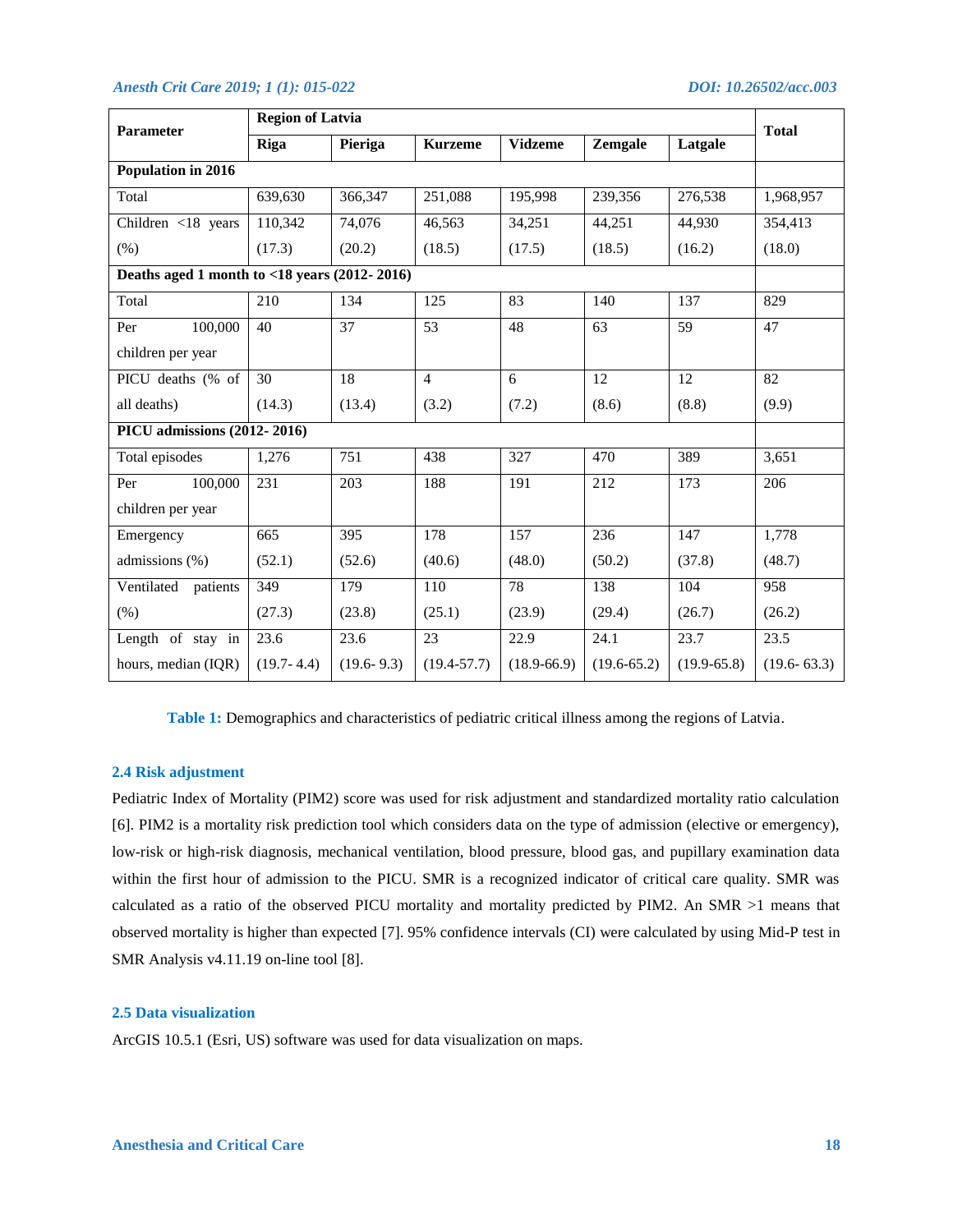# **3. Results**

Hospital electronic health records returned 3709 admissions to intensive care, 40 (1%) were excluded because of missing, incomplete or conflicting clinical data, 18 (0.5%) patients could not be assigned to a region, i.e. missing address or not residents of Latvia. The final analysis included 3651 intensive care episodes of 2903 individual patients, a mean of 730 episodes per year.

#### **3.1 PICU admission prevalence**

During the study period the average PICU admission prevalence was 206 per 100,000 children per year (95% CI: 198-211). Table 1 demonstrates regional differences in the admission prevalence. The highest admission prevalence of critical pediatric illness was observed in Riga, while the lowest was in Latgale, with 231 and 173 admissions per 100,000 children per year, respectively. Latgale also had the lowest emergency admission proportion-37.8% of all admitted patients. The highest proportion of emergency admissions was observed in Riga and Pieriga-52%(Table 1).

# **3.2 Diagnostic groups**

Figure 2 demonstrates the most common diagnostic groups. The five most common reasons for admission were cardiovascular, gastrointestinal, neurological, musculoskeletal diagnosis and trauma. The main reason for admission to PICU in Riga, Pieriga, Vidzeme, Zemgale and Latgale regions was cardiovascular diagnosis. In Kurzeme the most common reason for admission was trauma (16%). Trauma had similar prevalence across all regions of Latvia (11 to 15%).



**Figure 2:** Five most frequent types of diagnosis in the regions of Latvia (2012-2016).

# **3.3 Mechanical ventilation**

A total of 958 (26.2%) patients were ventilated during study period. No significant differences were observed in the proportion of mechanically ventilated patients in regions of Latvia. The average proportion of mechanically ventilated patients ranged from 24 to 29% of all admitted patients with median ventilation period of 2 (IQR: 1- 4) days.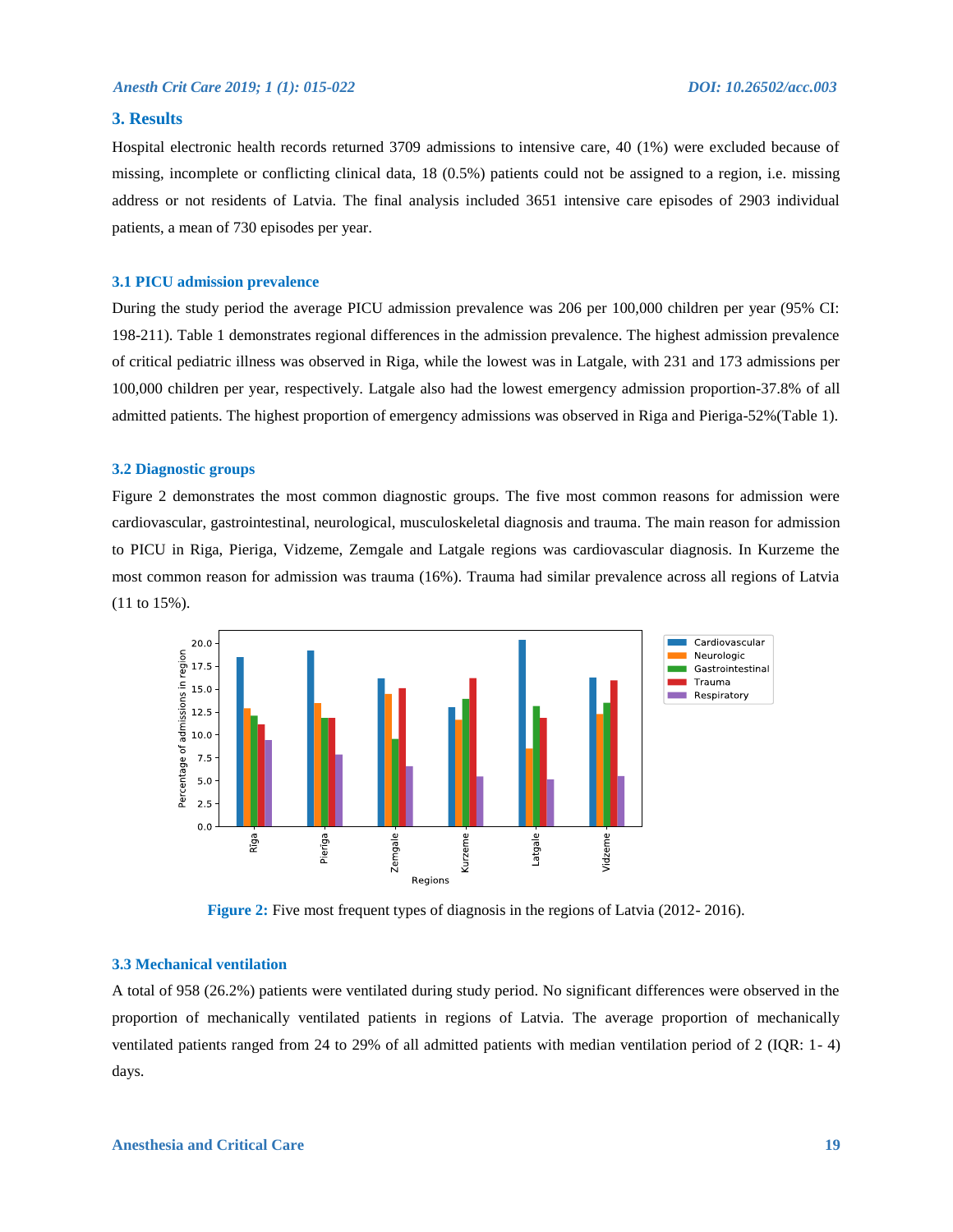#### **3.4 Mortality**

A total of 829 children aged 1 month to <18 years died in Latvia during the study period. Of all deaths during the study period 82 (9.9%) were PICU deaths. The proportion PICU deaths varied from 3.2 in Kurzeme to 14.3% in Riga. Table 2 shows observed PICU mortality rate, predicted PICU mortality, mean PIM2 score and SMR across all regions. SMRs in the whole PICU population (1.47; 95% CI: 1.17- 1.81) and in Riga (1.51; 95% CI: 1.04- 2.14) and Latgale (2.21; 95% CI: 1.9- 3.76) regions were significantly higher than 1 (Figure 1B).

| <b>Parameter</b>                   | <b>Regions</b>  |                 |                |                |              |                |               |  |
|------------------------------------|-----------------|-----------------|----------------|----------------|--------------|----------------|---------------|--|
|                                    | Riga            | Pieriga         | <b>Kurzeme</b> | <b>Vidzeme</b> | Zemgale      | Latgale        | <b>Total</b>  |  |
| Observed mortality rate            | 0.0235          | 0.024           | 0.0091         | 0.0183         | 0.0256       | 0.031          | 0.022         |  |
| Prediction by mean $PIM2^u$        | 0.0155          | 0.0158          | 0.0148         | 0.0159         | 0.0154       | 0.0139         | 0.0153        |  |
| score                              |                 |                 |                |                |              |                |               |  |
| $\overline{\text{SMR}}^b$ (95% CI) | 1.52            | 1.51            | 0.62           | 1.16           | 1.66         | 2.21           | 1.47          |  |
|                                    | $(1.04 - 2.14)$ | $(0.92 - 2.34)$ | $(0.2 - 1.49)$ | $(0.47 - 2.4)$ | $(0.9-2.82)$ | $(1.2 - 3.76)$ | $(1.17-1.81)$ |  |

<sup>*a*</sup> - Pediatric Index of Mortality 2; <sup>*b*</sup> - Standardized mortality ratio

**Table 2:** Regional standardized mortality ratios of critically ill children in Latvia (2012–2016).

# **4. Discussion**

Pediatric intensive care is a low-volume, high cost specialty with a primary goal of lowering mortality of children with reversible critical illness whilst optimizing functional outcomes [9]. Description of the epidemiology of critical illness allows for planning of bed numbers and staffing, thus meeting the demand for this expensive resource costeffectively and safely. Furthermore, regional factors are crucial in planning specialized transfer of these children in a timely manner. This is the first study that assessed differences in incidence and mortality of pediatric critical illness across the regions of Latvia.

Average admission prevalence of pediatric critical illness in Latvia during January 2012 to December 2016 was 206 per 100,000 children (<18 years) per year. The rate of PICU admissions in the United Kingdom (UK) and Ireland was similar with 150 per 100,000 children <16 per year [10]. Our observed crude PICU mortality was low (average mortality rate 2.2%) and was lower than reported elsewhere - 3.4% in the PICANet registry in the UK and Ireland [10], 5.8% in a Europe-wide study [11], 6.4- 10.3% in the PICUs in Egypt [12]. A five-year retrospective cohort study by McCrory and colleagues showed a very similar crude PICU mortality in the United States of 2.3% [13]. However, mortality in the intensive care unit depends on the severity of illness and the patient population analyzed. Risk adjustment scores allow for inter- and intra- unit mortality comparison over time [14]. For this reason, we used the PIM2 score and standardized mortality ratio (SMR). There was excess mortality in the whole population and in two regions in particular - Riga and Latgale.

Another important finding of this study is that only a small proportion of children died in the PICU in Latvia (9.9%). This proportion is lower than in the UK, where about 15% children die in the PICU [10]. Moreover, in 2016 of all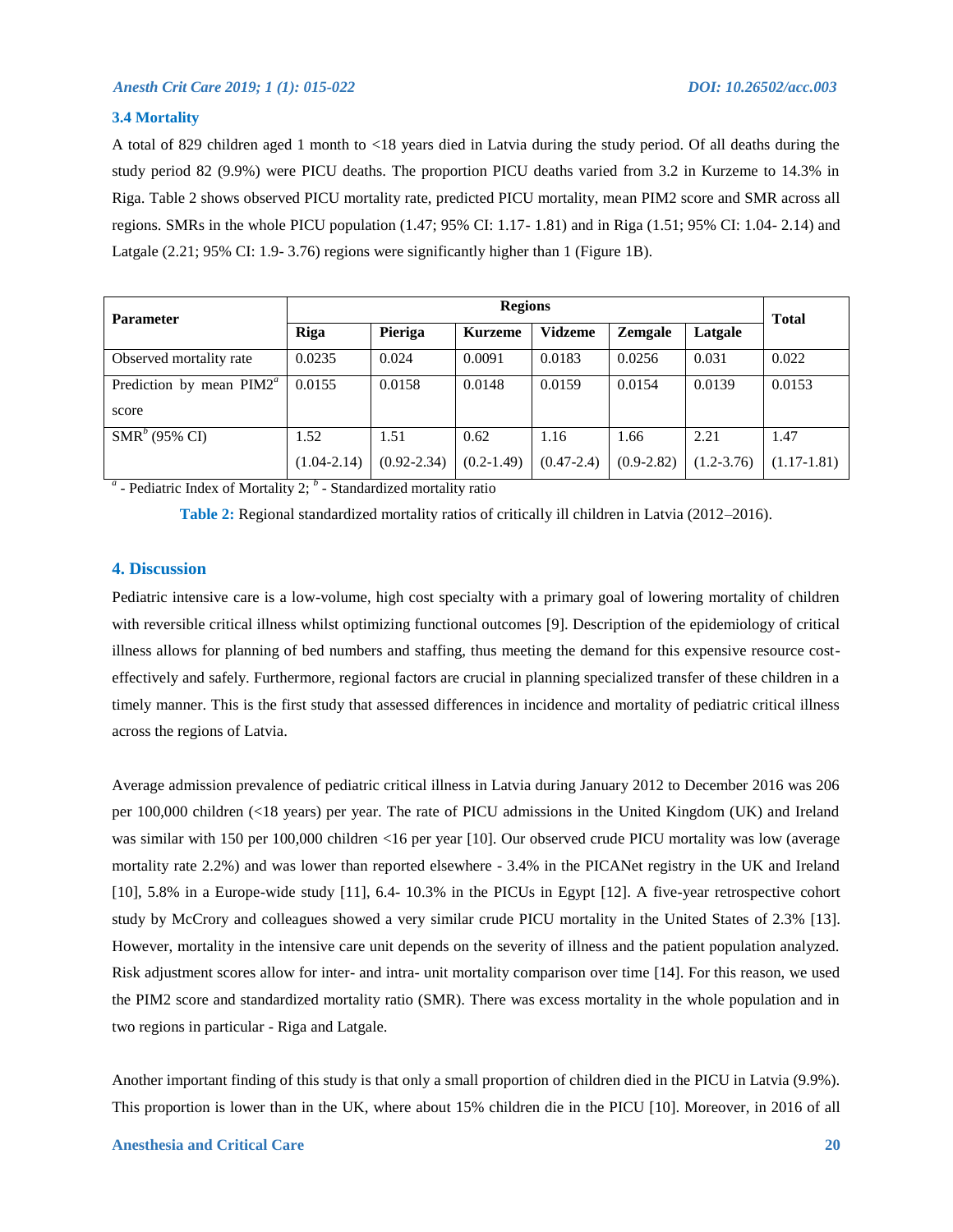pediatric deaths (28 days to 14 years) in Latvia, 56% were out-of-hospital, with most out-of-hospital deaths caused by accidents (The Centre for Disease Prevention and Control of Latvia; data given upon request); in comparison in the UK in the same age group only 20% deaths were out-of-hospital [15]. The delay in reaching hospital care may be a significant factor why we observed excess mortality in this study. Mechanical ventilation is one of the most common procedures performed in PICU. According to Khemani and colleagues in the United States 30% to 64% of admitted patients require ventilatory support [16], in the UK and Ireland about 65% [10], while in a study in India about 16% of patients received mechanical ventilation [17]. In our study the proportion of mechanically ventilated patients was only from 24% to 29%. This can be explained by the fact that in Children's Clinical University Hospital there are no high-dependency or step-down units, hence most patients requiring telemetry are admitted to the PICU.

## **5. Limitations**

This was a retrospective study. The main limitation of this fact is that we could not retrieve all information necessary for calculation of PIM2 in all patients. Missing variables in this risk prediction model are assumed to be normal and lead to lower estimated mortality risk. This study led to the establishment of prospective PICU registry in Latvia [5], which will allow prospective validation of these findings. Some children >1 month died in the NICU, which leads to lower proportion of PICU deaths, even though these children were receiving intensive care. We were unable to adjust for this; however, we know that this number is small.

# **6. Conclusions**

While the childhood mortality in Latvia is declining, still it remains one of the highest in the European Union. We evaluated the main indicators of the PICU epidemiology and compared them among different regions of Latvia. We found higher than predicted PICU mortality in Latvia. This study raises the question and need to investigate why regional differences in pediatric critical care in Latvia exist.

# **Acknowledgments**

The authors would like to thank medical student Viktoria Schaeff and Drs. Anete Paula Perova, Valdis Skotelis and Janis Kolbergs for help with the data collection and Dr. Roger Parslow for statistical advice and critical reading of the manuscript.

# **Conflicts of Interest and Source of Funding**

None declared.

# **References**

- 1. Central Statistical Bureau of Latvia. Children in Latvia 2016, collection of statistics, Riga (2017).
- 2. Under-5 Mortality Rate Total. UN Inter-agency Group for Child Mortality Estimation (2019).